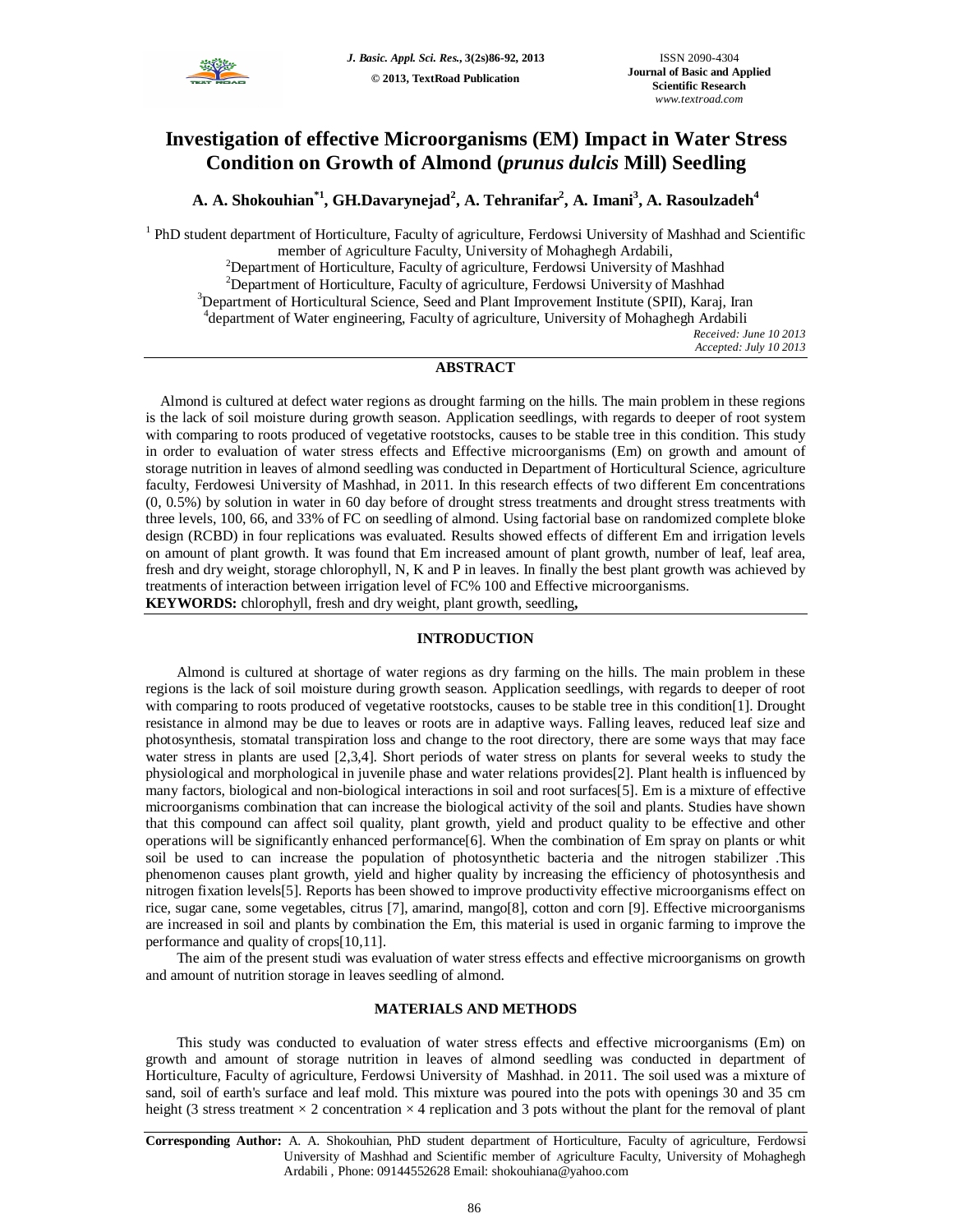overweight). Almond seeds were in order to provide the required cold temperatures in January at  $4 \degree$  C in the wet sand and in mid-March planted in pots mentioned. Pots were kept in the garden of the College of Agriculture, Ferdowsi University of Mashhad whit longitude 59° 53' 3, latitude 36° 31' 2 and the altitude of 1023 meters above sea level with a full supply of irrigation until early July (end of primary growth stage). The Em treatments were applied during the growth period of 60 days before of water stress treatments. 50% of the pots were sprayed with the prepared solution to a concentration of 0.5% of Em and other pots were irrigated with ordinary water. The three levels of stress, was applied, control (100% Field Capacity), 66% and 33% of Field Capacity. It is worth noting in the control treatment, soil was kept at field capacity. By measuring weight of pots was trying to stress the desired level of moisture in the pots are kept constant. Their moisture status was determined. Water status of Pots was determined by measuring the weight of them every day. Thus, decrease their moisture was compensated by adding water to the intended of stress. For removal of the weight of the plant and reduce the amount of error in soil water was used pots lack of plant containing only soil testing and similar to main pots. After the treatments, to evaluate the treatments, various traits were measured for example total chlorophyll using Arnon (1949) [12] methode Total nitrogen was after distillation titration method using an automatic system (Kjeldahl Auto Analyzer) and nitrogen content of the extracts was determined by Emami device [13]. Phosphorus was measured, the method yellow color Ammonium Molybdate Vanadate by 470 nanometers with a wavelength of spectrophotometer [13]. Potassium with a flame photometer apparatus and method for measuring flame spread [13]. In order to determine the growth rate per plant, total branches in each treatment was recorded in November. The length of each plant was carefully measured and the growth rate notes. This experiment was arranged in a factorials design based on randomized blocks with three water stress treatments and two concentration levels (0 and 0.5 per cent) Effective microorganism in four replications. Statistical analysis was performed by the JUMPS software and comparison of averages whit test LSD (01/0P <) and drawing diagrams was done by Excel software.

## **RESULTS AND DISCUSSION**

 Analysis of variance showed that the effect of microorganisms are in compared to control the level of a percent increase in the amount of plant growth, leaf area, leaf number, fresh weight and dry weight leaves, the amount of chlorophyll, the amount of stored nitrogen, potassium and phosphorus(Table 1 and Figures 1 to 9). Khan et al (2007) [14] reported that the use of Em in the tree *Albizia saman* increase growth factors such as fresh weight and dry weight amount of plant and amount of chlorophyll are in the leaves. According to this report, Em increased growth of seedlings in nursery. The similar results have been reported by Toch et al (1999)[15], Xu (2000) [10], Wang et al (2000) [11] and Khaliq et al (2006) [16] . Also base on reports, Em increased leaf area, leaf chlorophyll, the amount of potash, nitrogen, phosphorus, zinc and manganese in compared to control of apple trees [17]., Rose and Gerbera[18]. The results are listed in terms of increased the material absorption and growth factors evaluated is in accordance with the present study. Increased plant growth with the use of Em to the deep effects the material growth regulators, produced by microorganisms (bacteria, yeasts and fungi) and to improve the usability of the nutrients in the soil is to be cited[19]. Jagnow .et al, (1991) [20] reported that bacteria, an effective amount of Auxin and cytokines production are the cause of leaf area, increased levels of root hairs, absorption more nutrients from the soil and increase be metabolism and provides the conditions for plant growth. This result could be due to more than 60 different breeds of effect of microorganisms. Most important of which are, bacteria, yeasts, viruses and fungi in the mixture Em [21,22]. Results of this study showed different levels of water stress treatment, a difference in the level of one percent (Table 1). The results suggest that in conditions full irrigation (of available water maintain at 100%) growth was highest, but between 66 and 33 percent levels of available water maintain was not significant (Figure 1).

|  |                                             |                |  | <b>Mean Squares</b> |                               |                |                       |                  |                  |              |                   |                          |
|--|---------------------------------------------|----------------|--|---------------------|-------------------------------|----------------|-----------------------|------------------|------------------|--------------|-------------------|--------------------------|
|  | <b>Sources of variation</b>                 | DF             |  | Mean<br>LN          | Mea<br>$\boldsymbol{n}$<br>LA | Mean<br>chloro | <b>Mean</b><br>growth | <b>Mean</b><br>P | <b>Mean</b><br>к | Mean<br>N    | <b>Mean</b><br>WF | <b>Mean</b><br><b>WD</b> |
|  | <b>EM</b>                                   |                |  | 42884               | $1350^{**}$                   | 5.005          | $294$ <sup>**</sup>   | $0.015***$       | $0.293$ **       | $0.194^{**}$ | $26.59***$        | $0.207$ **               |
|  | Water stress                                | $\overline{2}$ |  | 179026**            | $1934***$                     | $9.7***$       | $337.1$ **            | $0.0045***$      | $0.724$ **       | $0.18***$    | $145.44$ **       | $17.73***$               |
|  | Water stress $\times$ EM                    | $\overline{2}$ |  | $10942$ **          | $356^{**}$                    | $18.2***$      | $242.4$ **            | $0.017***$       | $0.423***$       | $0.04^{**}$  | $3.97***$         | $0.092***$               |
|  | Error                                       | 15             |  | 2.6                 | 0.43                          | 0.003          | 12.41                 | 0.00001          | 0.0017           | 0.0008       | 0.0435            | 0.00456                  |
|  | Coefficient<br>$\sigma$<br>$(\%)$ variation |                |  | 0.39                | 0.99                          | 0.44           | 3.74                  | 0.43             | 0.43             | 2.58         | 2.01              | 1.91                     |

Respectively non-significant and significant at the 5% level and 1% **، \*\*** and **\* ns**

 Results on the characteristics of leaf area, leaf number, leaves fresh weight and dry, the amount of chlorophyll, the amount of stored nitrogen, potassium and phosphorus represents significant increase in the level of a percent of irrigation treatments complete than other levels (Table 1 and Figure 2 to 9). According to report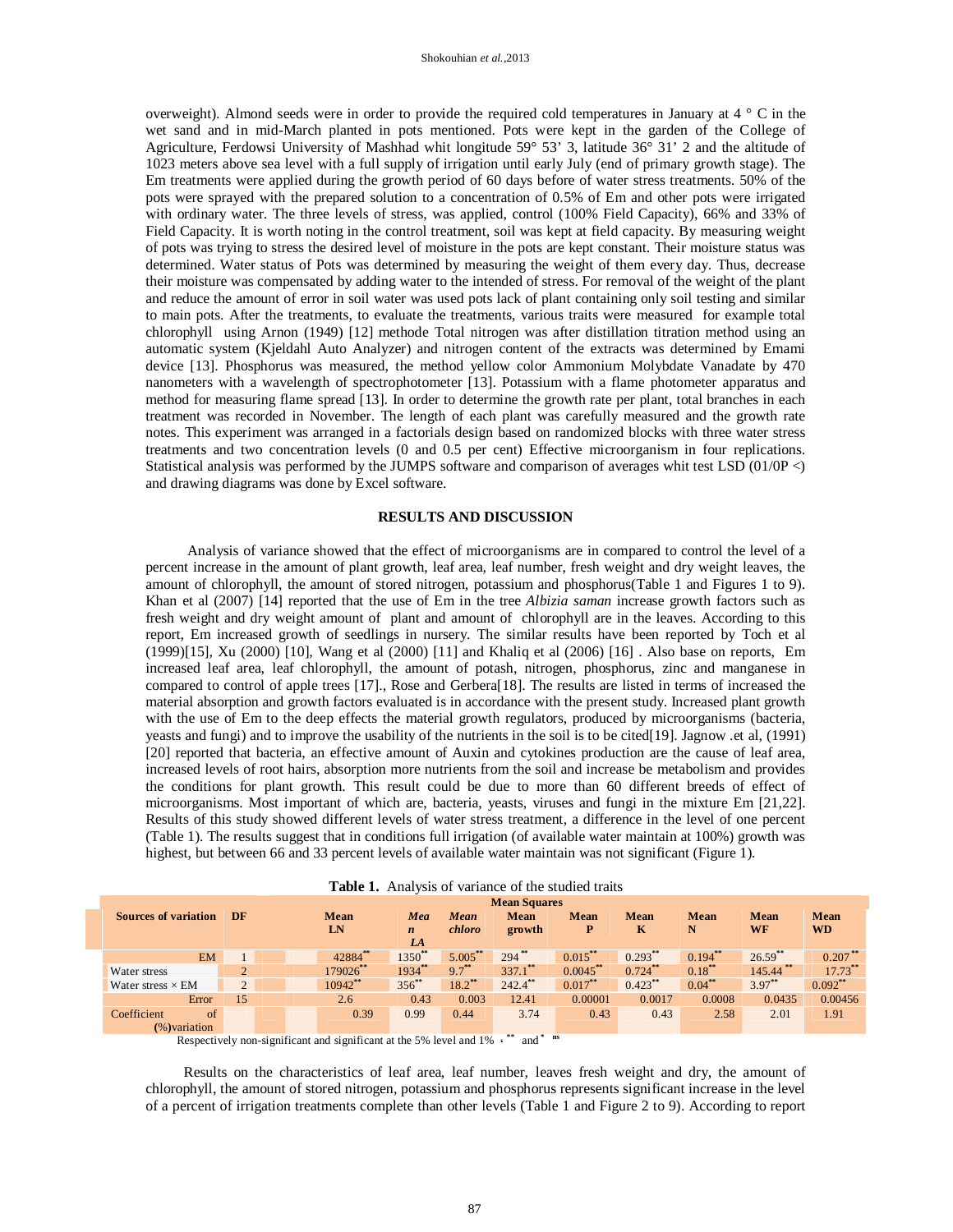of Romero et al (2004)[23], severe water stress caused by early deciduous leaves and almond trees will reduce the growth rate, the result is a decrease in leaf area. In conditions hard stress, declined the amount of carbohydrates in the stem of almond trees, this reduces the efficiency and durability of the leaf. Based on results of this study, the amount of nitrogen stored in high-stress conditions (33% of available water maintains) than moderate stress (66% of available water maintains) increased (Figure 9) that with the results of Esparza et al (2001) [24] is consistent. The amount of leaf area, leaf number, total amount of chlorophyll, the amount of nutrients, potassium and phosphorus in the leaves of pear trees[25], Olive[26], almond[27] and apple [28] under water stress is reduced. Results of this study showed that, in conditions water stress declined sharply, leaf area and growth; the reason is that the loss of early leaves (Fig. 2, 1 and 3) that is consistent with the results mentioned. Dlkhovsh et al (2007) [29] reported that the amount of chlorophyll in safflower under water stress increased. According to reports of Gyrona et al (1993) [30],effects of water stress on the amount of chlorophyll is very diverse and variable and is dependent on environmental conditions and plant genotypes ,water stress is followed in some species a decrease in the content of chlorophyll and some of the increase [31]. In this study was observed in conditions 66% stress of available water maintenance, the total amount of leaf chlorophyll a decrease and in 33 percent rise (Figure 5). In this regard, the results of this study are similar to the reports pointed out. The interaction between two factors of irrigation and effect of microorganisms was observed at the level of 1 percent difference (Table 1). This review showed that in water stress conditions 33 percent of water stored, the seedlings been faced with severe water stress, EM effect on growth was more pronounced in the case of complete irrigation. The interaction effect the use of effect of microorganisms and irrigation was evident in leaf traits and leaf number that important factors are development. The growth and leaf number has increased with the Em in stress condition (Figures 1, 2 and 3). The use of microorganisms in different products is increased the growth branches, leaf area and fresh and dry weight and total biomass .It could be due to better root development as a result of biologically active substances in the composition of the Em[32] Em with produced growth hormones (Auxin and Gibberellin) has a positive effect on plant growth[33]. The microorganisms in the conditions of severe water stress are caused more the absorption of nutrient elements (nitrogen and phosphorus) (Figures 7 and 9). During stress increased soil nutrient concentration and osmotic pressure, therefore absorption of nutrients such as nitrogen decreases, accordingly, greater nutrient uptake by plants under stress could be a marker associated with drought resistance[2,34,35]. Thus, the combination of Em has increased resistance to drought almond trees compared to controls.

### **CONCLUSION**

 According to survey results, use of combined Em in the almond trees could increase growth and other factors that, it to be also cause efficient use of irrigation water, but is necessary, further studies will be on the effect of different concentrations of this substance on improvement of plant growth and development, for this purpose determine the suitable concentration.



**Figure 1.** Average seedling growth, Influenced by the treatments of Em { E0(Concentration of 0%) and E1(Concentration of 0.5%) and irrigation $\{I,100\}$  (the Fc), I66(66% of Fc) and I,33(33% of fc) and Their interaction.

Different letters mean that the significance level of 5% using LSD test.



**Figure 2.** Average leaf area, Influenced by the treatments of Em { E0(Concentration of 0%) and E1(Concentration of 0.5%) and irrigation $\{I,100\}$  (the Fc), I66(66% of Fc) and I,33(33% of fc) and Their interaction.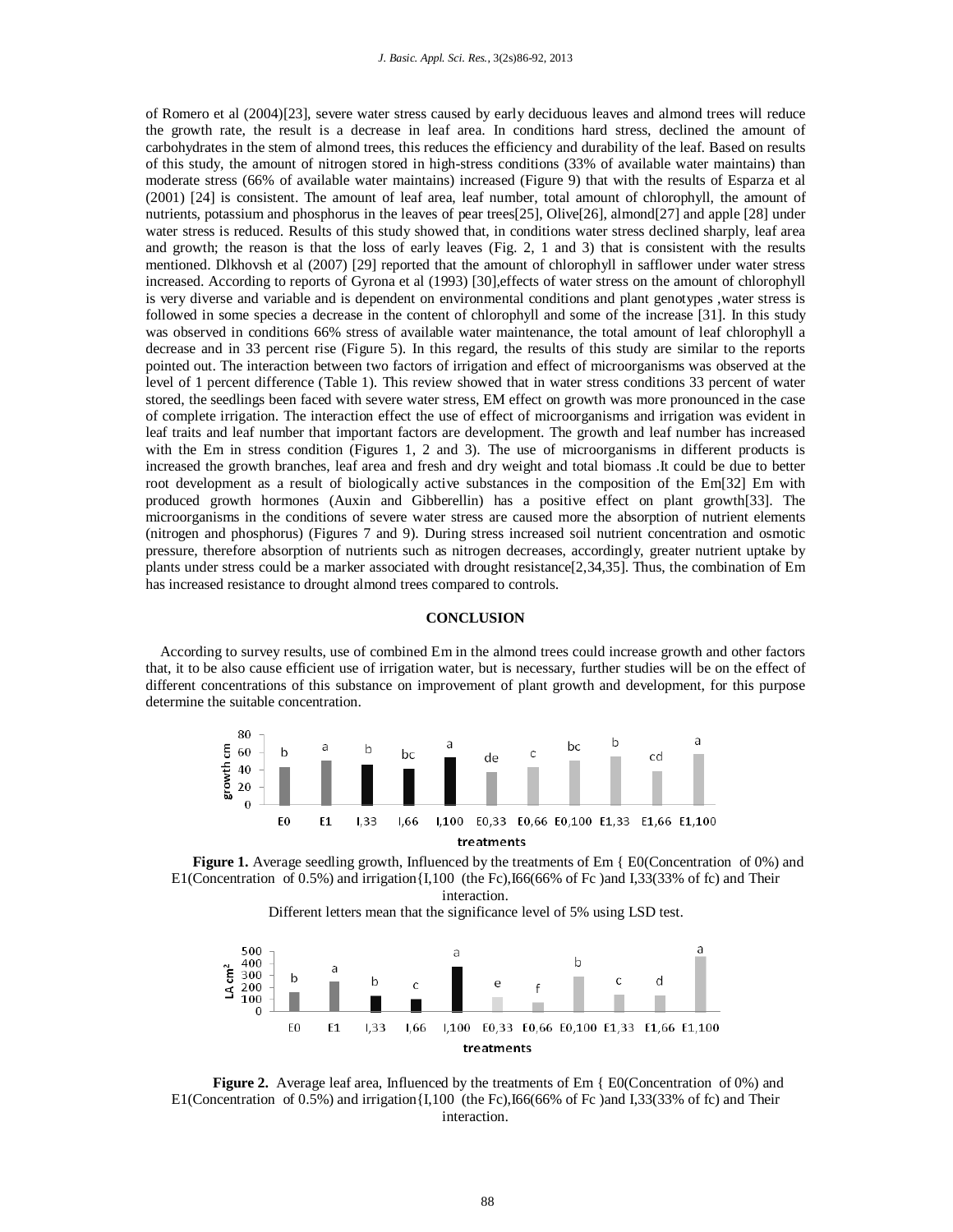Different letters mean that the significance level of 1% using LSD test.



**Figure 3.** Average number of leaves, Influenced by the treatments of Em { E0(Concentration of 0%) and E1(Concentration of 0.5%) and irrigation{I,100 (the Fc),I66(66% of Fc )and I,33(33% of fc) and Their interaction.

 Different letters mean that the significance level of 1% using LSD test. 15 a a b 10 WF g а b C cd bc b d 5  $\theta$ 0 E0 Ε1  $1,33$ 1,100 E0,33 E0,66 E0,100 E1,33 E1,66 E1,100 1,66 treatments

 $\overline{\phantom{a}}$ **Figure 4.** Average fresh weight of leaves, Influenced by the treatments of Em { E0(Concentration of 0%) and E1(Concentration of 0.5%) and irrigation{I,100 (the Fc),I66(66% of Fc )and I,33(33% of fc) and Their interaction.

Different letters mean that the significance level of 1% using LSD test.



**Figure 5.** Average dry weight of leaves, Influenced by the treatments of Em { E0(Concentration of 0%) and E1(Concentration of 0.5%) and irrigation{I,100 (the Fc),I66(66% of Fc )and I,33(33% of fc) and Their interaction.

Different letters mean that the significance level of 1% using LSD test



Figure 6. Average total chlorophyll in the leaves, Influenced by the treatments of Em { E0(Concentration of 0%) and E1(Concentration of 0.5%) and irrigation{I,100 (the Fc),I66(66% of Fc )and I,33(33% of fc) and Their interaction.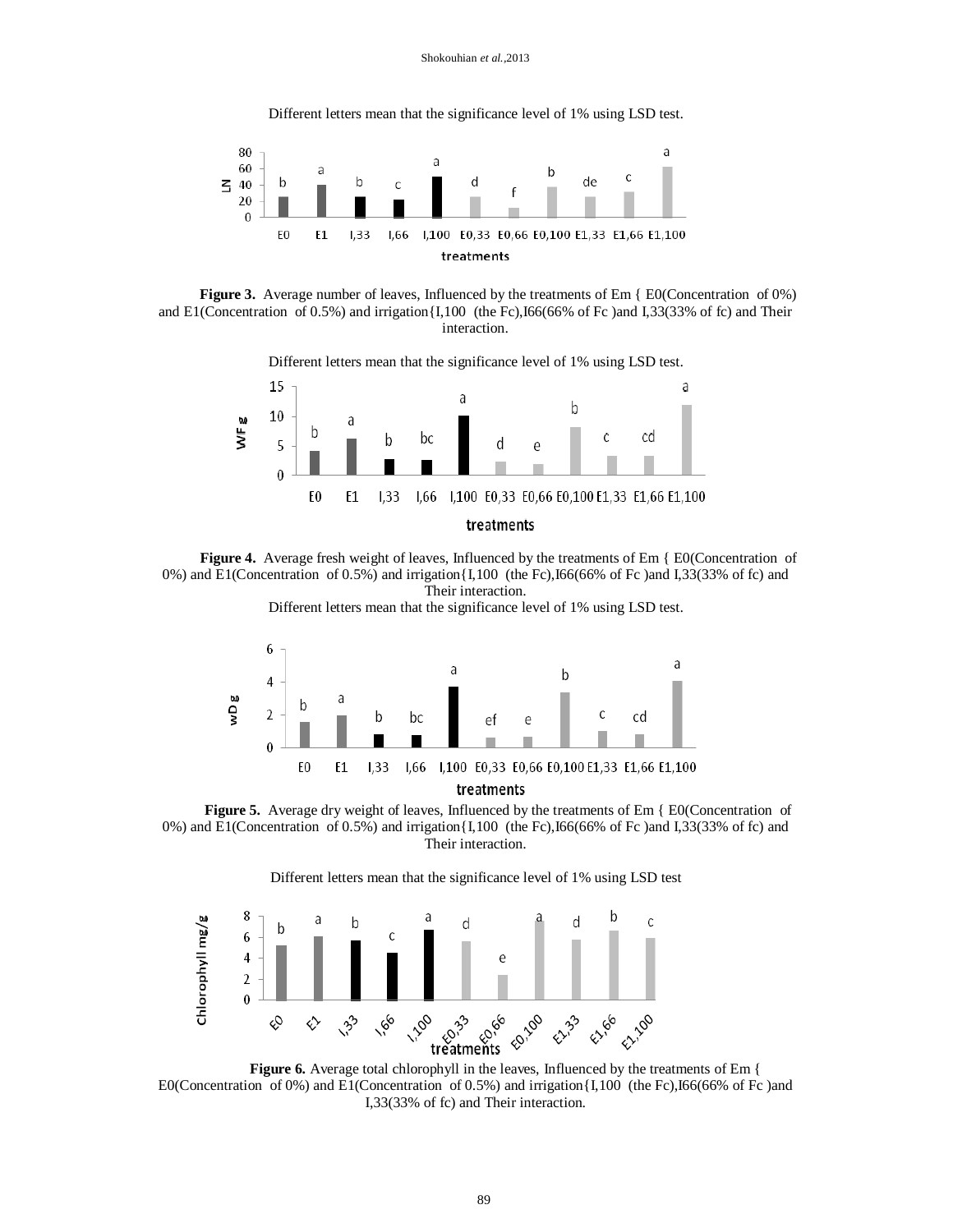

Different letters mean that the significance level of 1% using LSD test





**Figure 8 .** Average percentage of available K in leaves Influenced by the treatments of Em {E0(Concentration of 0%) and E1(Concentration of 0.5%) and irrigation{I,100 (the Fc),I66(66% of Fc )and I,33(33% of fc) and Their interaction.

Different letters mean that the significance level of 1% using LSD test



.

 $\overline{a}$ **Figure 9.** Average percentage of available N in leaves, Influenced by the treatments of Em { E0(Concentration of 0%) and E1(Concentration of 0.5%) and irrigation $\{1,100\}$  (the Fc), I66(66% of Fc) and I,33(33% of fc) and Their interaction.

Different letters mean that the significance level of 1% using LSD test

# **REFERENCES**

- 1- Rom R.C., Carlson R. F. 1987. Rootstocks for fruit crops, John Wiley and Sons, New York.
- 2- Isaakidis A., Sotiropoulos T., Almaliotis D., Therios I ., Stylianidis D. 2004. Response to severe water stress of the almond Prunus amygdalus. 'Ferragnès' grafted on eight rootstocks, New Zealand Journal Crop and Hortic Sci., 32: 355–362.
- 3- Torrecillas A., Alarcón J. J., Domingo R., Planesa J., Sánchez-Blanco M. J .1996. Strategies for drought resistance in leaves of two almond cultivars, Plant Science., 118: 135-143.
- 4- Fereres E., Cruz-Romero G., Hoffman G. J., Rawlings S.1979. Recovery of orange trees following severe water stress, Journal of Applied Ecology., 16: 833-842.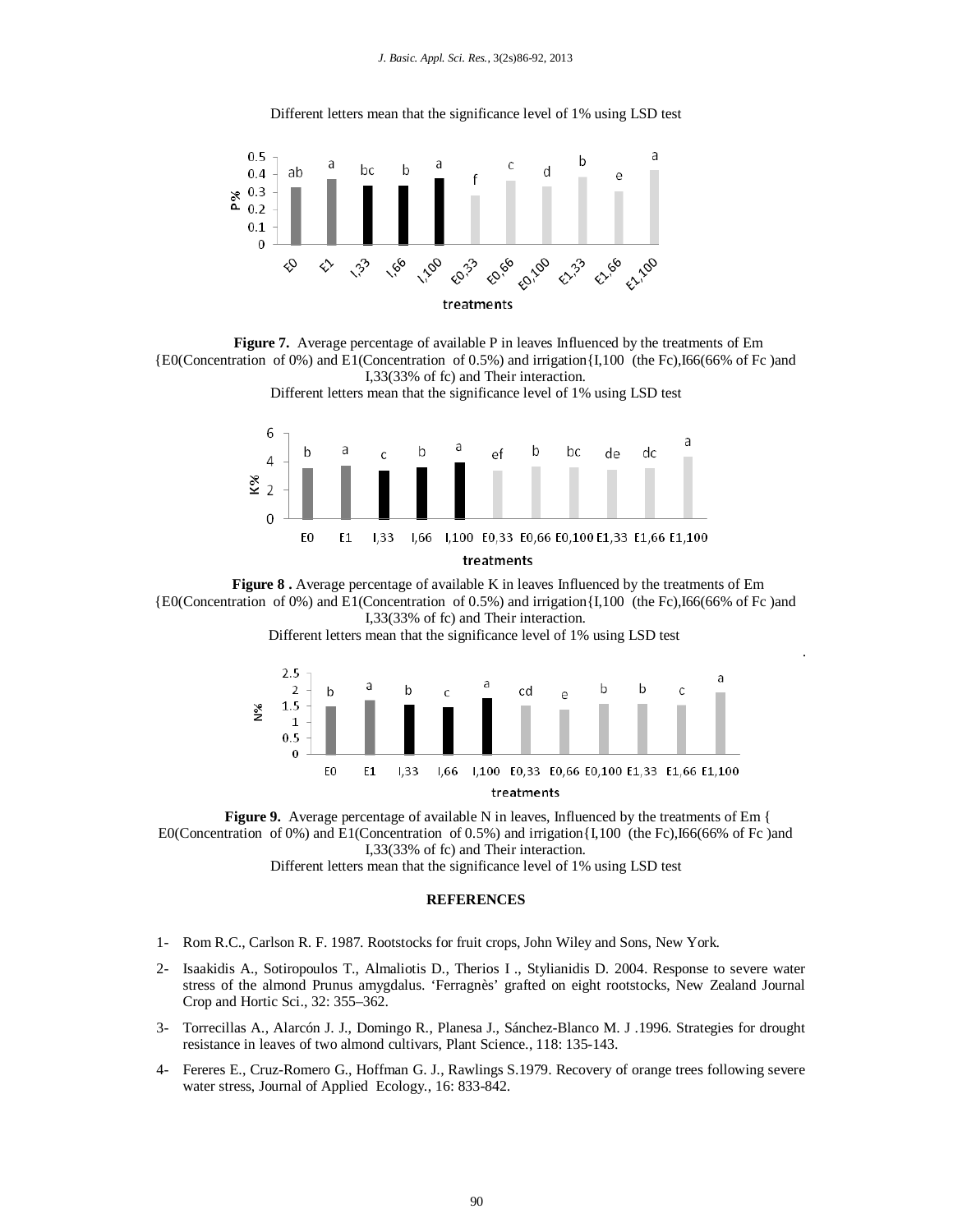- 5- Higa T. 1991. Effective microorganisms:A biotechnology for mankind.p. 8-14. In J.F. Parr, S.B. scanning electron microscop, Hort Science., 25: 1106. Abstract.
- 6- Imai S., Higa T. 1994. Kyusei nature farming in Japan: Effect of EM on the growth and yield of spinach. p. 92-96. In J.F. Parr., S.B. Hornick and M.E. Simpson (ed.).

Proceedings of the Second International Conference on Kyusei Nature Farming. U.S.

Department of Agriculture, Washington, D.C., USA.

7- Zachria P. P. 1995. Studies on the application of Effective Microorganisms (EM) in paddy,sugarcane and vegetables in India. Proc, of Second Conference on Effective

Microorganisms., P: 31-41.

- 8- Keomanichanh K.1995. Effect of EM application on fruit trees and paddy rice. Proc. of Second Conference of Effective Microorganisms., p: 87-89
- 9- Ahmad R., Hussain T., Jilani G., Shahid S.A., Akhtar S.N., Abbas M.A.1995. Use of effective microorganisms for sustainable crop production in Pakistan., Pp. 15-27.
- 10- Xu H.L.2000. Effect of a Microbial Inoculant, and Organic Fertilizer, on the Growth, Photosynthesis and Yield of Sweet Corm, Journal of Crop Production., 3(1): 183-214.
- 11- Wang R., Xu H.L .,Mridha M.AU. 2000. Effect of Organic Fertilizer and EM Inoculation on Leaf Photosynthesis and Fruit Yield and Quality of Tomato Plants, Journal of Crop Production., 3(1):173-182.
- 12- Arnon D.I .1949. Copper enzymes in isolated chloroplasts and polyphenol oxidase in *Beta vulgaris,* Plant Physiol0gy., 24(1): 1–15.
- 13- Emami A.1997. Methods of plant analysis, Technical Publication, No. 182, Printing in Soil and Water Research Institute of Iran.
- 14- Khan B. M., Hossain M. K., Mridha M. A. U.2007. Effect of microbial inoculants on Albizia saman germination and seedling growth , Journal of Forestry Research ., 17( 2) :99-102.
- 15- Thach N.Q., Long C.A., Liet V.V., Trung N.V., Thanh N. X., Dich T.V., Duong N., Tuna N.K., Xuan L.T.H., Dan P.V.1999. Preliminary Results of Effective Microorganisms (EM) Application in Vietnam., Pp: 254-260. In: Senanayake Y.D.A., Sangakkara U.R., (eds.): Kyusei Nature Farming and Effective Microorganisms, Proceedings of the 5th International Conference on Kyusei Nature Farming and Effective Microorganisms for Agricultural and Environmental Sustainability, Bangkok, Thailan.
- 16- Khaliq A., Kaleem Abbasi M., Hussain T.2006. (EM) on seed cotton yield in Pakistan. Bioresource Technol.,97: 967-972.
- 17- Mohamed F., Sahain M., Elham Z., Motty A., Mohamed H., Shiekh El ., Laila F . 2007. Effect Of Some Biostimulant On Growth And fruiting Of Anna Apple Trees In Newly Reclaimed Areas, Research Journal of Agriculture and Biological Sciences., 3(5): 422-429
- 18- Romuald G ., Kleibier T.2010. Effect of effective microorganisms(EM) on nutrient contents in substrate and development and yielding of Rose(Rosa x hybrida) and Gerbera (Gerbera jamesonii) Ecological Chemistry and Engineering's., 17( 4).
- 19- Martin P. Glatzle A ., Klob W., Omay H ., Schmidt W.1989. N2 Fixing bacteria in the rhizosphere: quantification and hormonal effect on root development. Z. p flonzener nahr bodenk.,152: 237-245.
- 20- Jagnow G., Hoflich G ., Hoffmann H .1991. Inoculation of non symbiotic rhizospher bacteria, possibitites of increasing and stabilizing yield, Angew botonic., 65: 97-126.
- 21- Daly M.J., Stewert D.P.C.1999. Influence of effective microorganicms (EM) on vegetable production and carbon mineralization a preliminary investigation, Journal of Sustainable Agriculture., 14: 15-25
- 22- Attala A., Eman S., Amal M.,Seginy E.l., Eliwa G.I .2000. Response of "le–connte" pear trees to foliar application with active dry yeasts. Journal of Agricmansoura University., 25: 7701-7707.
- 23- Romero P., Navarro J.M., García F., Botía Ordaz P . 2004. Effects of regulated deficit irrigation during the pre-harvest period on gas exchange, leaf development and crop yield of mature almond trees,Tree Physiol., 24(3):303-12